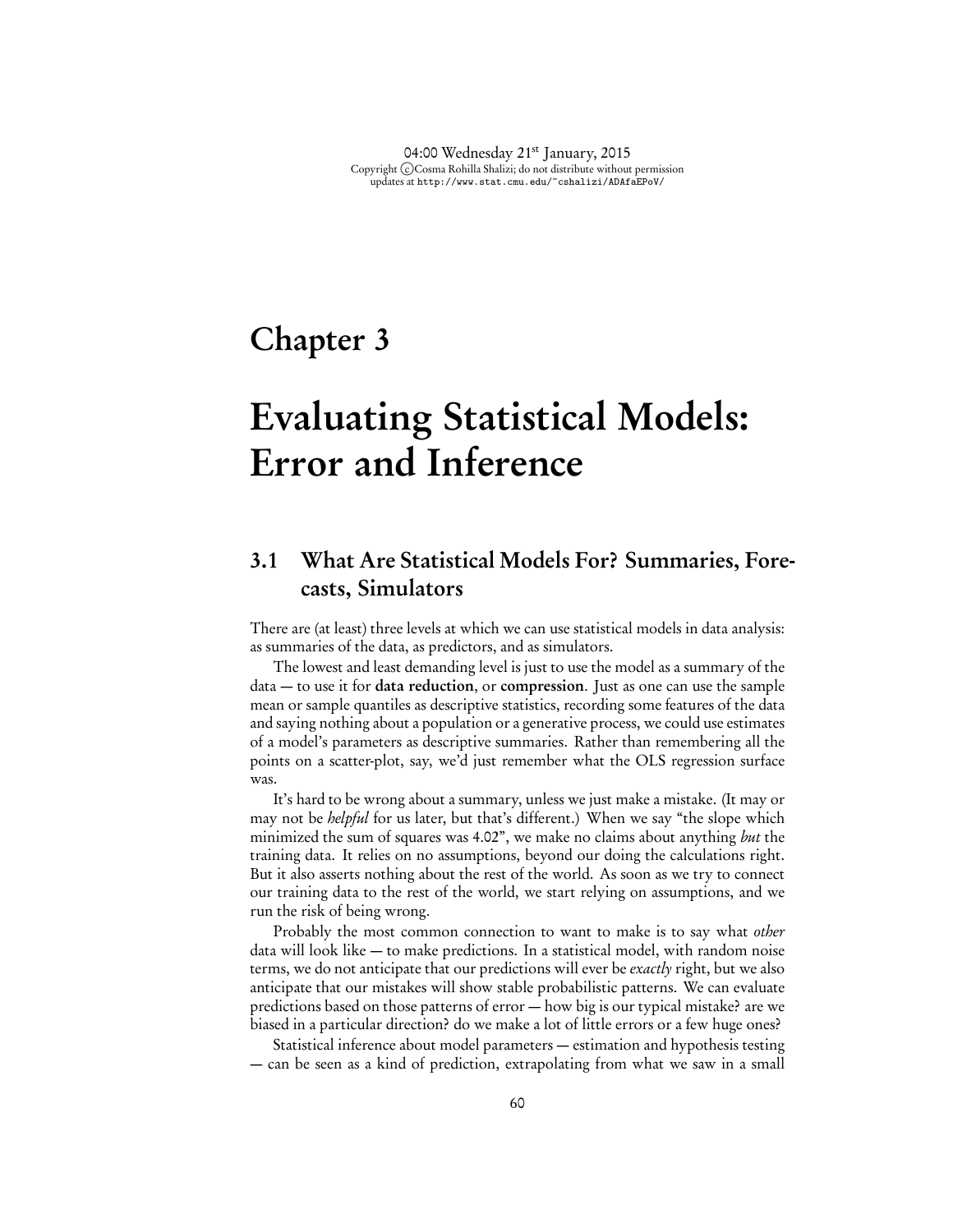piece of data to what we would see in the whole population, or whole process. When we *estimate* the regression coefficient  $b = 4.02$ , that involves predicting new values of the dependent variable, but also predicting that if we repeated the experiment and re-estimated  $\hat{b}$ , we'd get a value close to 4.02.

Using a model to summarize old data, or to predict new data, doesn't commit us to assuming that the model describes the process which generates the data. But we often want to do that, because we want to interpret parts of the model as aspects of the real world. We think that in neighborhoods where people have more money, they spend more on houses — perhaps each extra \$1000 in income translates into an extra \$4020 in house prices. Used this way, statistical models become stories about how the data were generated. If they are accurate, we should be able to use them to *simulate* that process, to step through it and produce something that looks, probabilistically, just like the actual data. This is often what people have in mind when they talk about *scientific* models, rather than just statistical ones.

An example: if you want to predict where in the night sky the planets will be, you can actually do very well with a model where the Earth is at the center of the universe, and the Sun and everything else revolve around it. You can even estimate, from data, how fast Mars (for example) goes around the Earth, or where, in this model, it should be tonight. But, since the Earth is *not* at the center of the solar system, those parameters don't actually refer to anything in reality. They are just mathematical fictions. On the other hand, we can also predict where the planets will appear in the sky using models where all the planets orbit the Sun, and the parameters of the orbit of Mars in that model *do* refer to reality.<sup>1</sup>

This chapter focuses on evaluating predictions, for three reasons. First, often we just want prediction. Second, if a model can't even predict well, it's hard to see how it could be right scientifically. Third, often the best way of checking a scientific model is to turn some of its implications into statistical predictions.

## 3.2 Errors, In and Out of Sample

With any predictive model, we can gauge how well it works by looking at its errors. We want these to be small; if they can't be small all the time we'd like them to be small on average. We may also want them to be patternless or unsystematic (because if there was a pattern to them, why not adjust for that, and make smaller mistakes). We'll come back to patterns in errors later, when we look at specification testing (Chapter 10). For now, we'll concentrate on the size of the errors.

To be a little more mathematical, we have a data set with points  $z_n = z_1, z_2, \ldots z_n$ . (For regression problems, think of each data point as the pair of input and output values, so  $z_i = (x_i, y_i)$ , with  $x_i$  possibly a vector.) We also have various possible models, each with different parameter settings, conventionally written  $\theta$ . For regression,  $\theta$  tells us which regression function to use, so  $m_{\theta}(x)$  or  $m(x;\theta)$  is the prediction we make at point *x* with parameters set to  $\theta$ . Finally, we have a loss function *L* which

 $1$ We can be pretty confident of this, because we use our parameter estimates to send our robots to Mars, and they get there.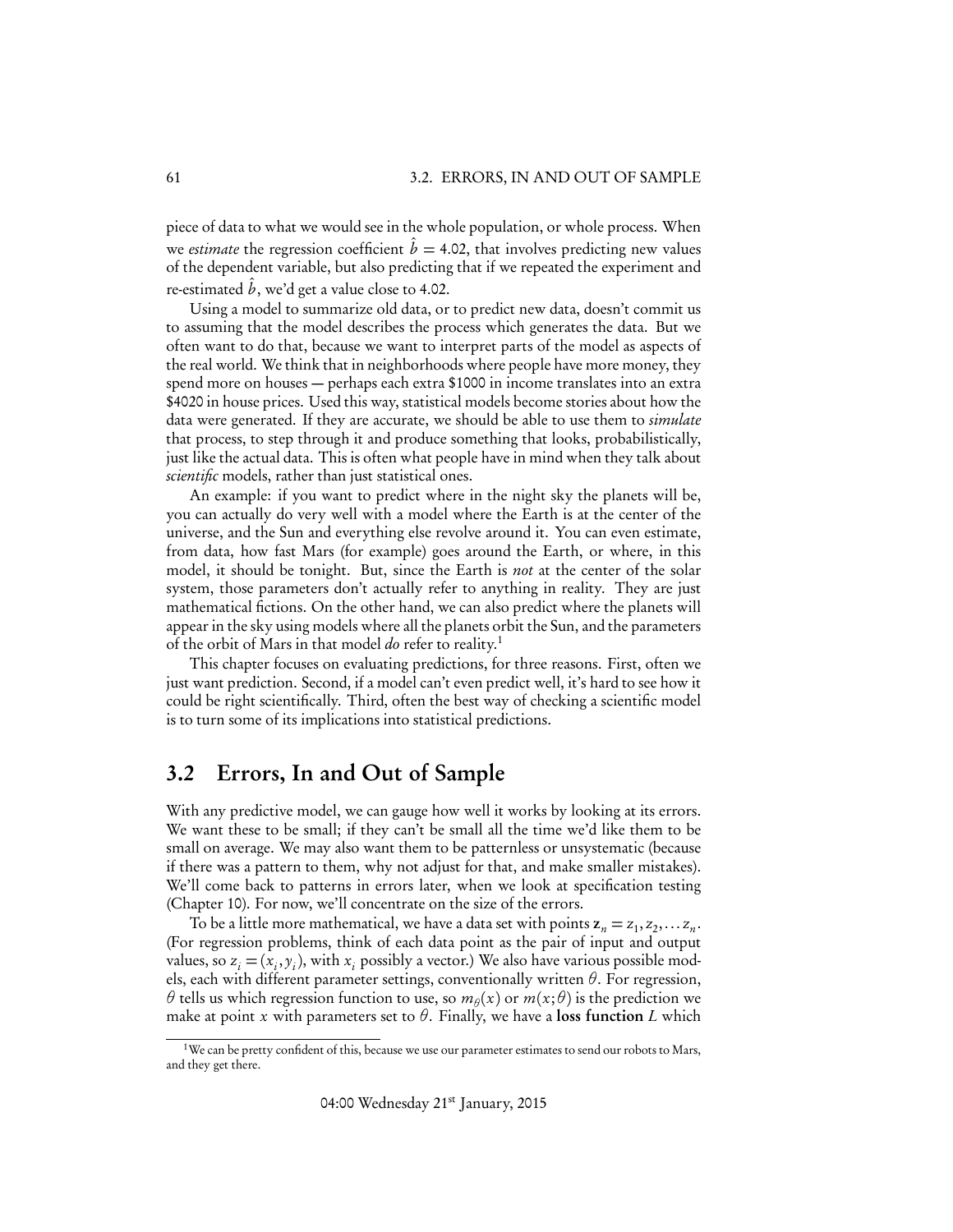tells us how big the error is when we use a certain  $\theta$  on a certain data point,  $L(z, \theta)$ . For mean-squared error, this would just be

$$
L(z,\theta) = (y - m_{\theta}(x))^2
$$
\n(3.1)

But we could also use the mean absolute error

$$
L(z, \theta) = |y - m_{\theta}(x)| \tag{3.2}
$$

or many other loss functions. Sometimes we will actually be able to measure how costly our mistakes are, in dollars or harm to patients. If we had a model which gave us a distribution for the data, then  $p_\theta(z)$  would a probability density at *z*, and a typical loss function would be the negative log-likelihood,  $-\log m_\theta(z)$ . No matter what the loss function is, I'll abbreviate the sample average of the loss over the whole data set by  $L(\mathbf{z}_n, \theta)$ .

What we would like, ideally, is a predictive model which has zero error on future data. We basically never achieve this:

- *•* The world just really is a noisy and stochastic place, and this means even the true, ideal model has non-zero error.<sup>2</sup> This corresponds to the first,  $\sigma_x^2$ , term in the bias-variance decomposition, Eq. 1.26 from Chapter 1.
- Our models are usually more or less mis-specified, or, in plain words, wrong. We hardly ever get the functional form of the regression, the distribution of the noise, the form of the causal dependence between two factors, etc., *exactly* right.<sup>3</sup> This is the origin of the bias term in the bias-variance decomposition. Of course we can get any of the details in the model specification *more or less* wrong, and we'd prefer to be less wrong.
- *•* Our models are never perfectly estimated. Even if our data come from a perfect IID source, we only ever have a finite sample, and so our parameter estimates are (almost!) never quite the true, infinite-limit values. This is the origin of the variance term in the bias-variance decomposition. But as we get more and more data, the sample should become more and more representative of the whole process, and estimates should converge too.

So, because our models are flawed, we have limited data and the world is stochastic, we cannot expect even the best model to have zero error. Instead, we would like to minimize the expected error, or risk, or generalization error, on new data.

What we would like to do is to minimize the risk or expected loss

$$
\mathbf{E}\left[L(Z,\theta)\right] = \int L(z,\theta)p(z)dz\tag{3.3}
$$

<sup>&</sup>lt;sup>2</sup>This is so even if you believe in some kind of ultimate determinism, because the variables we plug in to our predictive models are not complete descriptions of the physical state of the universe, but rather immensely coarser, and this coarseness shows up as randomness.

<sup>&</sup>lt;sup>3</sup>Except maybe in fundamental physics, and even there our predictions are about our fundamental theories *in the context of experimental set-ups*, which we never model in complete detail.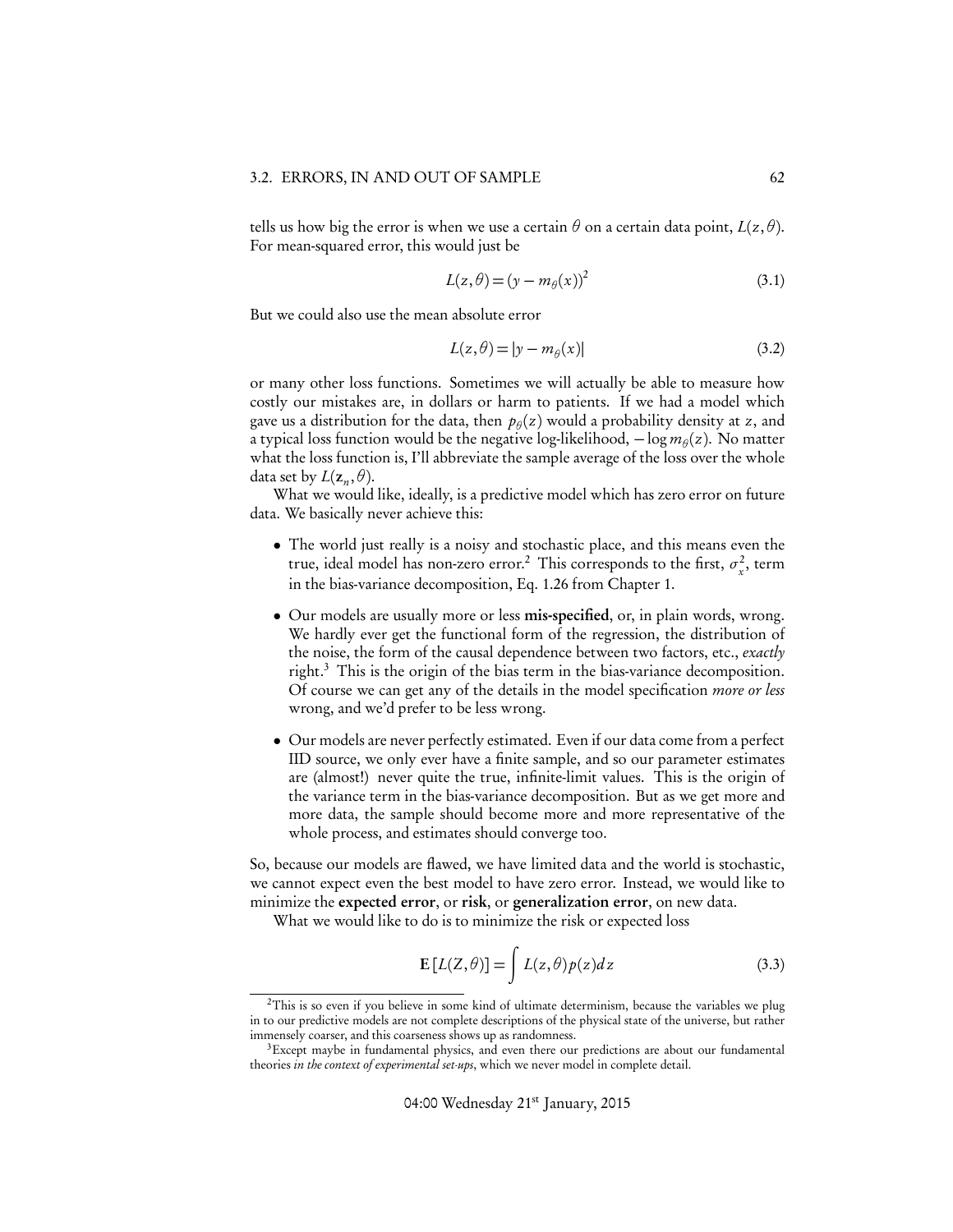To do this, however, we'd have to be able to calculate that expectation. Doing that would mean knowing the distribution of *Z* — the joint distribution of *X* and *Y*, for the regression problem. Since we don't know the true joint distribution, we need to approximate it somehow.

A natural approximation is to use our training data z*n*. For each possible model  $\theta$ , we can could calculate the sample mean of the error on the data,  $L(\mathbf{z}_n, \theta)$ , called the in-sample loss or the empirical risk. The simplest strategy for estimation is then to pick the model, the value of  $\theta$ , which minimizes the in-sample loss. This strategy is imaginatively called empirical risk minimization. Formally,

$$
\widehat{\theta_n} \equiv \underset{\theta \in \Theta}{\operatorname{argmin}} \,\overline{L}(\mathbf{z}_n, \theta) \tag{3.4}
$$

This means picking the regression which minimizes the sum of squared errors, or the density with the highest likelihood<sup>4</sup>. This what you've usually done in statistics courses so far, and it's very natural, but it does have some issues, notably optimism and over-fitting.

The problem of optimism comes from the fact that our training data isn't perfectly representative. The in-sample loss is a sample average. By the law of large numbers, then, we anticipate that, for each  $\theta$ ,

$$
\overline{L}(\mathbf{z}_n, \theta) \to \mathbf{E}\left[L(Z, \theta)\right] \tag{3.5}
$$

as  $n \to \infty$ . This means that, with enough data, the in-sample error is a good approximation to the generalization error of any given model  $\theta$ . (Big samples are representative of the underlying population or process.) But this does *not* mean that the in-sample performance of  $\hat{\theta}$  tells us how well it will generalize, because we purposely picked it to match the training data  $z_n$ . To see this, notice that the in-sample loss equals the risk plus sampling noise:

$$
L(\mathbf{z}_n, \theta) = \mathbf{E}\left[L(\mathbf{Z}, \theta)\right] + \eta_n(\theta) \tag{3.6}
$$

Here  $\eta(\theta)$  is a random term which has mean zero, and represents the effects of having only a finite quantity of data, of size *n*, rather than the complete probability distribution. (I write it  $\eta_n(\theta)$  as a reminder that different values of  $\theta$  are going to be affected differently by the same sampling fluctuations.) The problem, then, is that the model which minimizes the in-sample loss could be one with good generalization performance (E[*L*(**Z**, $\theta$ )] is small), or it could be one which got very lucky ( $\eta_n(\theta)$  was large and negative):

$$
\widehat{\theta_n} = \underset{\theta \in \Theta}{\text{argmin}} \left( \mathbb{E} \left[ L(Z, \theta) \right] + \eta_n(\theta) \right) \tag{3.7}
$$

We only want to minimize  $E[L(Z, \theta)],$  but we can't separate it from  $\eta_n(\theta)$ , so we're almost surely going to end up picking a  $\theta_n$  which was more or less lucky ( $\eta_n < 0$ ) as well as good ( $E[L(Z, \theta)]$  small). This is the reason why picking the model which best fits the data tends to exaggerate how well it will do in the future (Figure 3.1).

<sup>&</sup>lt;sup>4</sup>Remember, maximizing the likelihood is the same as maximizing the log-likelihood, because log is an increasing function. Therefore maximizing the likelihood is the same as *minimizing* the *negative* loglikelihood.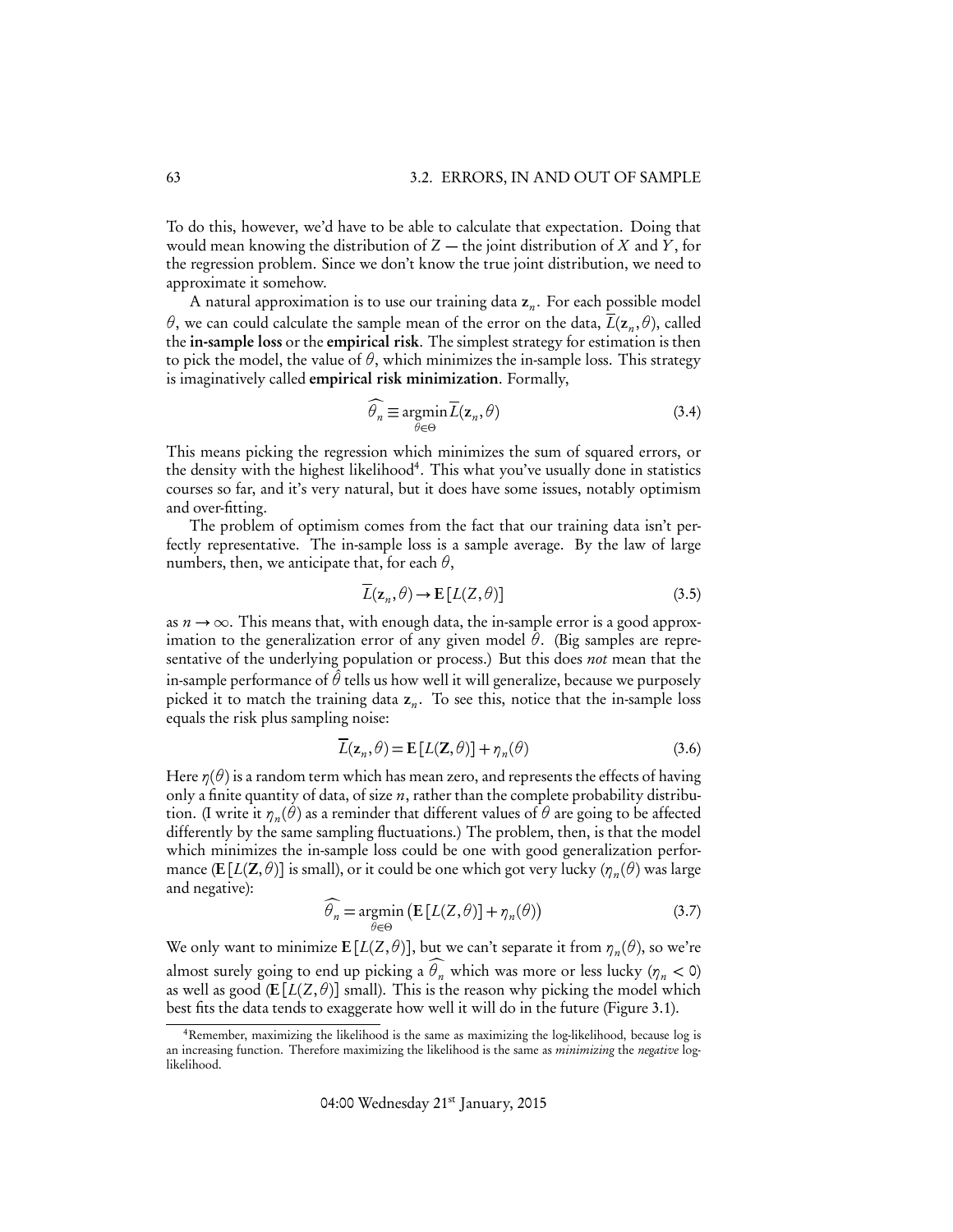

```
empirical.risk <- function(b) { mean((y.emp-b*x.emp)^2) }
true.risk <- function(b) { 1 + (theta-b)^2*(0.5^2+1/12) }
curve(Vectorize(empirical.risk)(x),from=0,to=2*theta,
 xlab="regression slope",ylab="MSE risk")
curve(true.risk,add=TRUE,col="grey")
```
Figure 3.1: Plots of empirical and generalization risk for a simple case of regression through the origin,  $Y = \theta X + \epsilon$ ,  $\epsilon \sim \mathcal{N}(0, 1)$ , with the true  $\theta = 5$ , and  $X \sim \text{Unif}(0, 1)$ . The black curve is the mean squared error on one particular training sample (of size  $n=$  20) as we vary the guessed slope; here the minimum is at  $\hat{\theta}=$  5.53. The grey curve is the true or generalization risk. (See Exercise 2.) The gap between the grey and the black curves is what the text calls  $\eta_n(\theta)$ .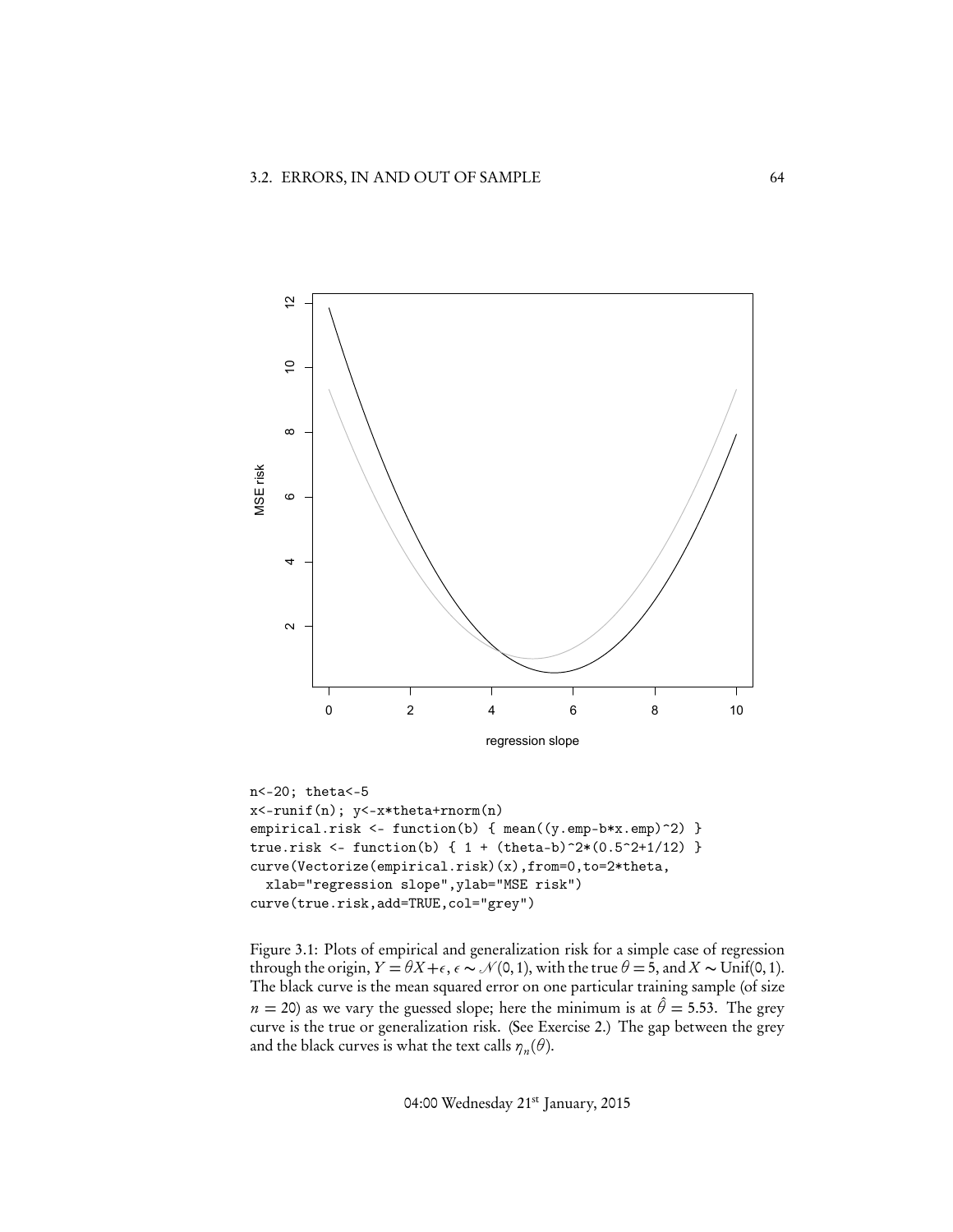Again, by the law of large numbers  $\eta_n(\theta) \to 0$  for each  $\theta$ , but now we need to worry about how fast it's going to zero, and whether that rate depends on *θ*. Suppose we knew that  $\min_{\theta} \eta_n(\theta) \to 0$ , or  $\max_{\theta} |\eta_n(\theta)| \to 0$ . Then it would follow that  $\eta_n(\theta_n) \to 0$ , and the over-optimism in using the in-sample error to approximate the generalization error would at least be shrinking. If we knew how fast max<sub> $\theta$ </sub> | $\eta_n(\theta)$ | was going to zero, we could even say something about how much bigger the true risk was likely to be. A lot of more advanced statistics and machine learning theory is thus about uniform laws of large numbers (showing max<sub> $\beta$ </sub> | $\eta_n(\theta)$ |  $\rightarrow$  0) and rates of convergence.

Learning theory is a beautiful, deep, and practically important subject, but also a subtle and involved one. (See §3.6 for references.) To stick closer to analyzing real data, and to not turn this into an advanced probability class, I will only talk about some more-or-less heuristic methods, which are good enough for many purposes.

## 3.3 Over-Fitting and Model Selection

The big problem with using the in-sample error is related to over-optimism, but at once trickier to grasp and more important. This is the problem of over-fitting. To illustrate it, let's start with Figure 3.2. This has the twenty  $X$  values from a Gaussian distribution, and  $Y = 7X^2 - 0.5X + \epsilon$ ,  $\epsilon \sim \mathcal{N}(0, 1)$ . That is, the true regression curve is a parabola, with additive and independent Gaussian noise. Let's try fitting this — but pretend that we didn't know that the curve was a parabola. We'll try fitting polynomials of different orders in *x* — order 0 (a flat line), order 1 (a linear regression), order 2 (quadratic regression), up through order 9. Figure 3.3 shows the data with the polynomial curves, and Figure 3.4 shows the in-sample mean squared error as a function of the order of the polynomial.

Notice that the in-sample error goes down as the order of the polynomial increases; it has to. Every polynomial of order  $p$  is also a polynomial of order  $p + 1$ , so going to a higher-order model can only reduce the in-sample error. Quite generally, in fact, as one uses more and more complex and flexible models, the in-sample error will get smaller and smaller.<sup>5</sup>

Things are quite different if we turn to the generalization error. In principle, I could calculate that for any of the models, since I know the true distribution, but it would involve calculating things like  $E[X^{18}]$ , which won't be very illuminating. Instead, I will just draw a lot more data from the same source, twenty thousand data points in fact, and use the error of the old models on the new data as their generalization error<sup>6</sup>. The results are in Figure 3.5.

What is happening here is that the higher-order polynomials — beyond order 2 are not just a *little* optimistic about how well they fit, they are *wildly* over-optimistic. The models which seemed to do notably better than a quadratic actually do much,

 $5$ In fact, since there are only 20 data points, they could all be fit exactly if the order of the polynomials went up to 19. (Remember that any two points define a line, any three points a parabola, etc.  $-p+1$ points define a polynomial of order *p* which passes through them.)

<sup>6</sup>This works, yet again, because of the law of large numbers. In Chapters 5 and especially 6, we will see much more about replacing complicated probabilistic calculations with simple simulations.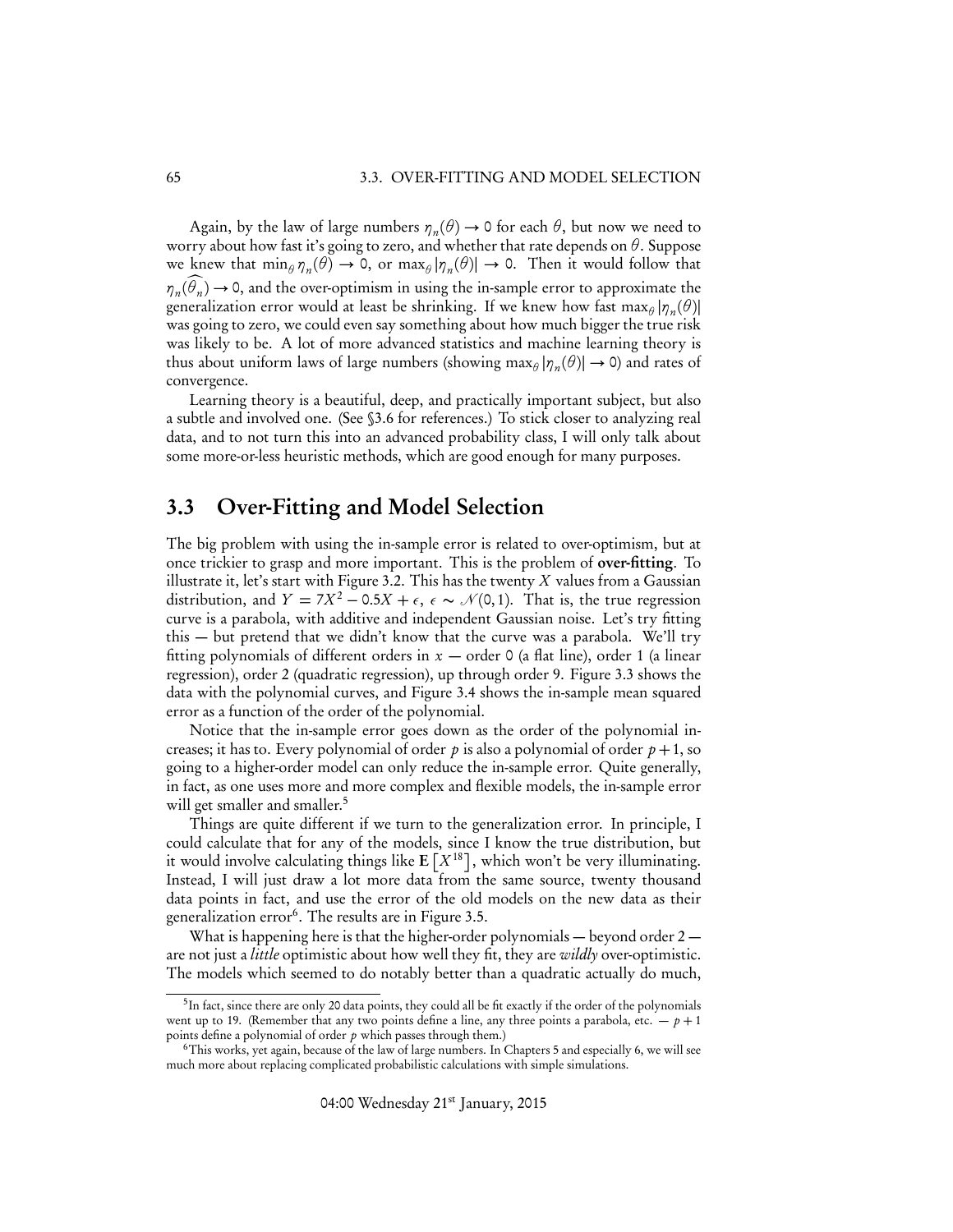

plot(x,y2) curve(7\*x^2-0.5\*x,add=TRUE,col="grey")

Figure 3.2: Scatter-plot showing sample data and the true, quadratic regression curve (grey parabola).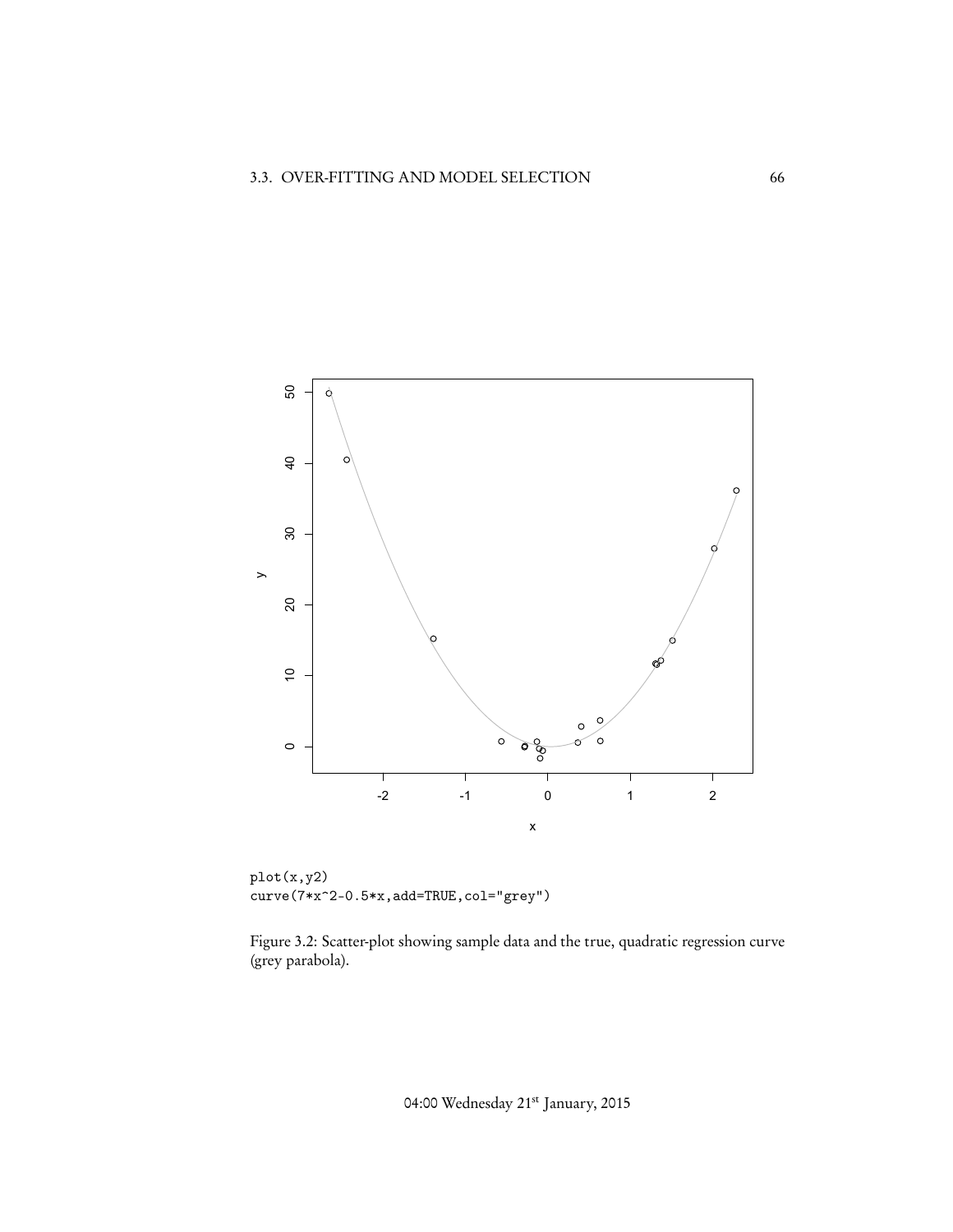

```
poly.formulae <- sapply(poly.formulae, as.formula)
df.plot \leq- data.frame(x=seq(min(x),max(x),length.out=200))
fitted.models <- list(length=length(poly.formulae))
for (model_index in 1:length(poly.formulae)) {
  fm <- lm(formula=poly.formulae[[model_index]])
  lines(df.plot$x, predict(fm,newdata=df.plot),lty=model_index)
  fitted.models[[model_index]] <- fm
}
```
Figure 3.3: Twenty training data points (dots), and ten different fitted regression lines (polynomials of order 0 to 9, indicated by different line types). R NOTES: The poly command constructs orthogonal (uncorrelated) polynomials of the specified degree from its first argument; regressing on them is conceptually equivalent to regressing on  $1, x, x^2, \ldots x^{\text{degree}}$ , but more numerically stable. (See ?poly.) This builds a vector of model formulae and then fits each one in turn, storing the fitted models in a new list.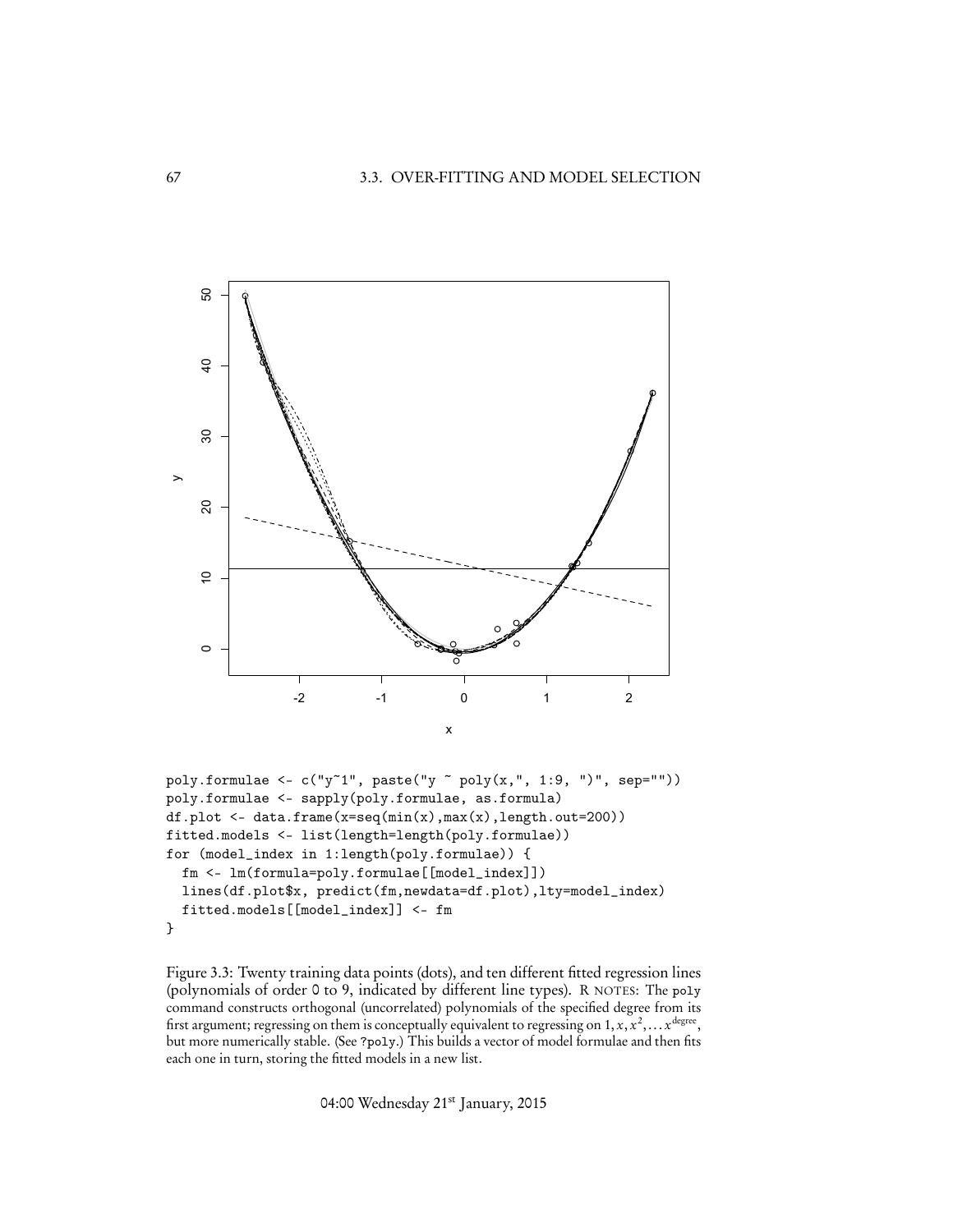

mse.q <- sapply(fitted.models, function(mdl) { mean(residuals(mdl)^2) }) plot(0:9,mse.q,type="b",xlab="polynomial degree",ylab="mean squared error", log="y")

Figure 3.4: Empirical MSE vs. degree of polynomial for the data from the previous figure. Note the logarithmic scale for the vertical axis.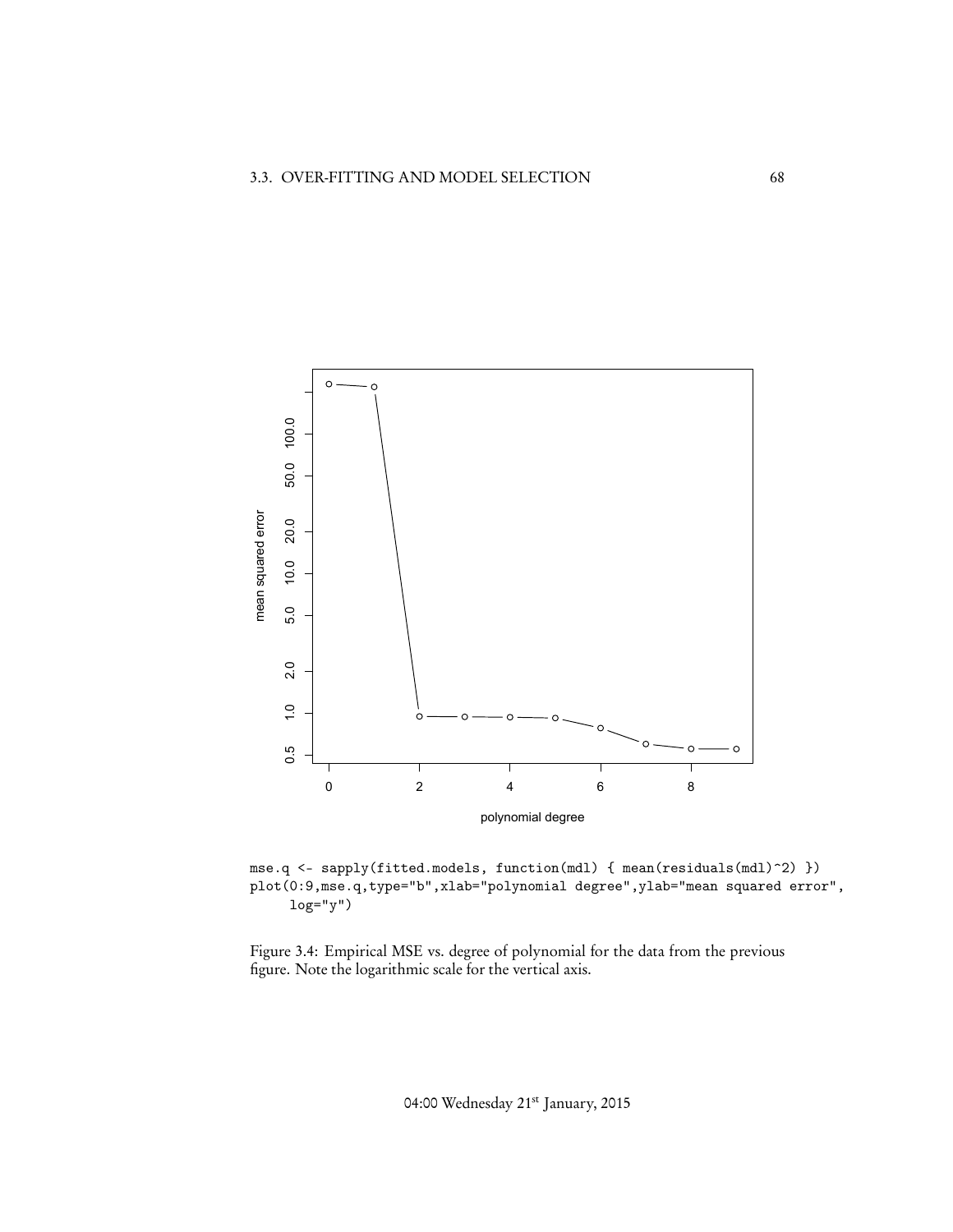

points(0:9,gmse.q,pch=24,col="blue")

Figure 3.5: In-sample error (black dots) compared to generalization error (blue triangles). Note the logarithmic scale for the vertical axis.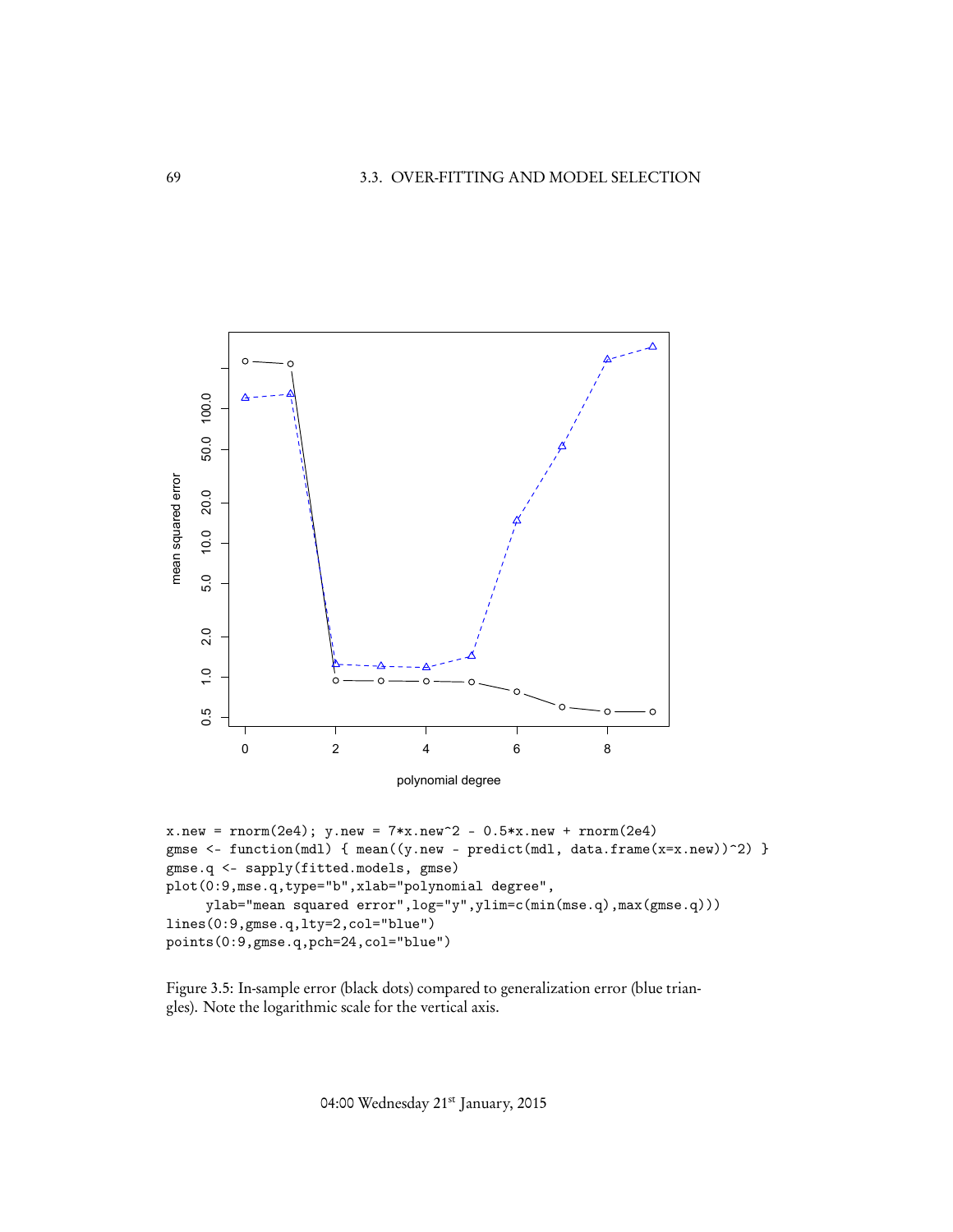much worse. If we picked a polynomial regression model based on in-sample fit, we'd chose the highest-order polynomial available, and suffer for it.

In this example, the more complicated models — the higher-order polynomials, with more terms and parameters — were not actually fitting the *generalizable* features of the data. Instead, they were fitting the sampling noise, the accidents which don't repeat. That is, the more complicated models over-fit the data. In terms of our earlier notation,  $\eta$  is bigger for the more flexible models. The model which does best here is the quadratic, because the true regression function happens to be of that form. The more powerful, more flexible, higher-order polynomials were able to get closer to the training data, but that just meant matching the noise better. In terms of the biasvariance decomposition, the bias shrinks with the model order, but the variance of estimation grows.

Notice that the models of order 0 and order 1 also do worse than the quadratic model — their problem is not over-fitting but *under*-fitting; they would do better if they were more flexible. Plots of generalization error like this usually have a minimum. If we have a choice of models — if we need to do model selection — we would like to find the minimum. Even if we do not have a *choice* of models, we might like to know how big the gap between our in-sample error and our generalization error is likely to be.

There is nothing special about polynomials here. All of the same lessons apply to variable selection in linear regression, to *k*-nearest neighbors (where we need to choose *k*), to kernel regression (where we need to choose the bandwidth), and to other methods we'll see later. In every case, there is going to be a minimum for the generalization error curve, which we'd like to find.

(A minimum with respect to what, though? In Figure 3.5, the horizontal axis is the model order, which here is the number of parameters (minus one). More generally, however, what we care about is some measure of how complex the model space is, which is not necessarily the same thing as the number of parameters. What's more relevant is how flexible the class of models is, how many different functions it can approximate. Linear polynomials can approximate a smaller set of functions than quadratics can, so the latter are more complex, or have higher capacity. More advanced learning theory has a number of ways of quantifying this, but the details get pretty arcane, and we will just use the concept of complexity or capacity informally.)

## 3.4 Cross-Validation

The most straightforward way to find the generalization error would be to do what I did above, and to use fresh, independent data from the same source — a testing or **validation** data-set. Call this  $\mathbf{z}'_m$ , as opposed to our training data  $\mathbf{z}_n$ . We fit our model to  $z_n$ , and get  $\theta_n$ . The loss of this on the validation data is

$$
\mathbf{E}\left[L(Z,\widehat{\theta_n})\right] + \eta'_m(\widehat{\theta_n})\tag{3.8}
$$

where now the sampling noise on the *validation* set,  $\eta_m'$ , is independent of  $\theta_m$ . So this gives us an unbiased estimate of the generalization error, and, if *m* is large, a precise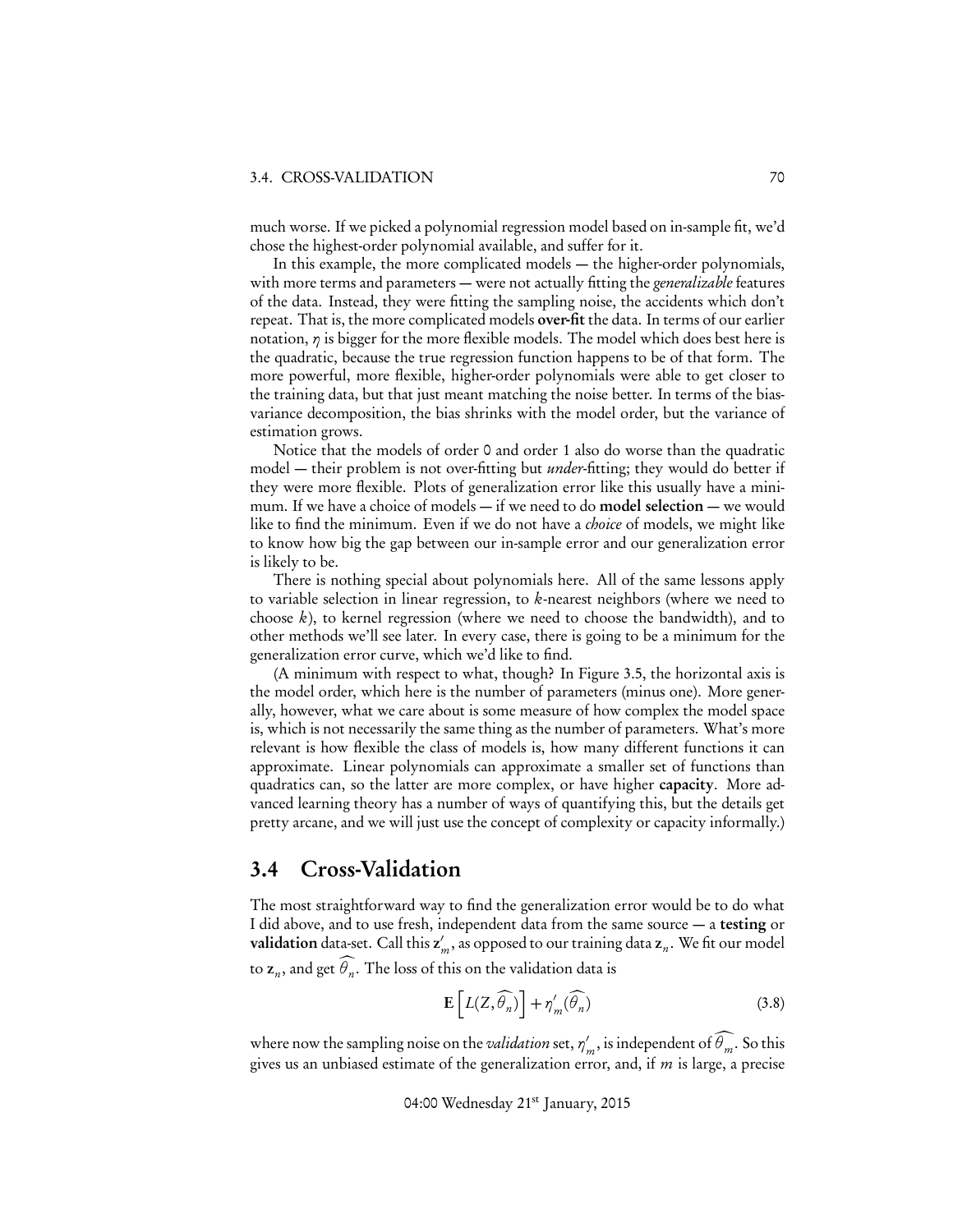```
A_vs_B <- sample(rep(c("A","B"),length.out=nrow(housing))
half_A <- which(A_vvs_B=="A"); half_B <- which(A_vvs_B=="B")
small_formula = "Median_house_value ~ Median_household_income"
large_formula = "Median_house_value ~ Median_household_income + Median_rooms"
small_formula <- as.formula(small_formula)
large_formula <- as.formula(large_formula)
(mAsmall <- lm(small_formula,data=housing,subset=half_A))
(mBsmall <- lm(small_formula,data=housing,subset=half_B))
(mAlarge <- lm(large_formula,data=housing,subset=half_A))
(mBlarge <- lm(large_formula,data=housing,subset=half_B))
in.sample.mse <- function(model) { mean(residuals(model)^2) }
in.sample.mse(mAsmall); in.sample.mse(mAlarge)
in.sample.mse(mBsmall); in.sample.mse(mBlarge)
new.sample.mse <- function(model,rows) {
   test <- housing[rows,]
   predictions <- predict(model,newdata=test)
   return(mean((test$Median_house_value - predictions)^2))
}
new.sample.mse(mAsmall,half_B); new.sample.mse(mBsmall,half_A)
new.sample.mse(mBlarge,half_A); new.sample.mse(mAlarge,half_B)
```
Code Example 1: Code used to generate the numbers in Figure 3.6. (Code used to display values from the data frames omitted.)

one. If we need to select one model from among many, we can pick the one which does best on the validation data, with confidence that we are not just over-fitting.

The problem with this approach is that we absolutely, positively, cannot use any of the validation data in estimating the model. Since collecting data is expensive it takes time, effort, and usually money, organization, effort and skill — this means getting a validation data set is expensive, and we often won't have that luxury.

## 3.4.1 Data-set Splitting

The next logical step, however, is to realize that we don't strictly need a separate validation set. We can just take our data and *split* it ourselves into training and testing sets. If we divide the data into two parts at random, we ensure that they have (as much as possible) the same distribution, and that they are independent of each other. Then we can act just as though we had a real validation set. Fitting to one part of the data, and evaluating on the other, gives us an unbiased estimate of generalization error. Of course it doesn't matter which half of the data is used to train and which half is used to test, so we can do it both ways and average.

Figure 3.6 illustrates the idea with a bit of the data and linear models from §31, and Code Example 1 shows the code used to make Figure 3.6. [[TODO: Turn figure to por-

04:00 Wednesday 21<sup>st</sup> January, 2015

trait mode, make everything bigger, space out, add arrows to guide eye through data flow]]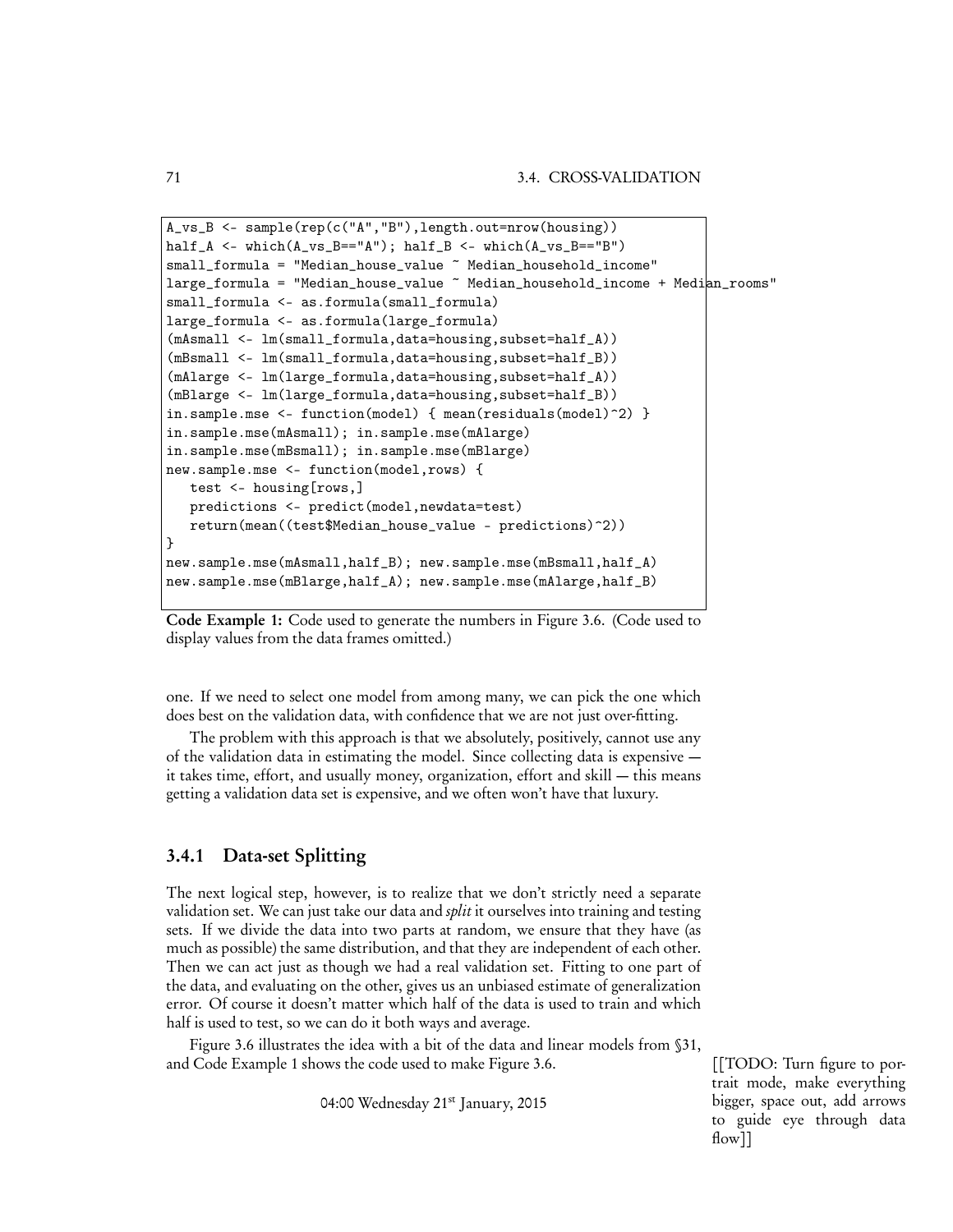

Figure 3.6: Example of data-set splitting. The top table shows three columns and seven rows of the housing-price data used in §31. This is then randomly split into two equally sized parts (tables in the next row). I estimate a linear model which predicts house value from income alone, and another model which predicts from income and the median number of rooms, on each half (parameter estimates and in-sample MSEs in the third row). The fourth row shows the performance of each estimate on the other half of the data, and the average for each of the two models. Note that the larger model *always* has a lower in-sample error, whether or not it is really better, so the in-sample MSEs provide no *evidence* that we should use the larger model. Having a lower score under data-set splitting, however, *is* evidence that the larger model generalizes better. (For R commands used to get these numbers, see Code Example 1.)  $-$  Can you explain why the coefficient on the number of rooms is negative?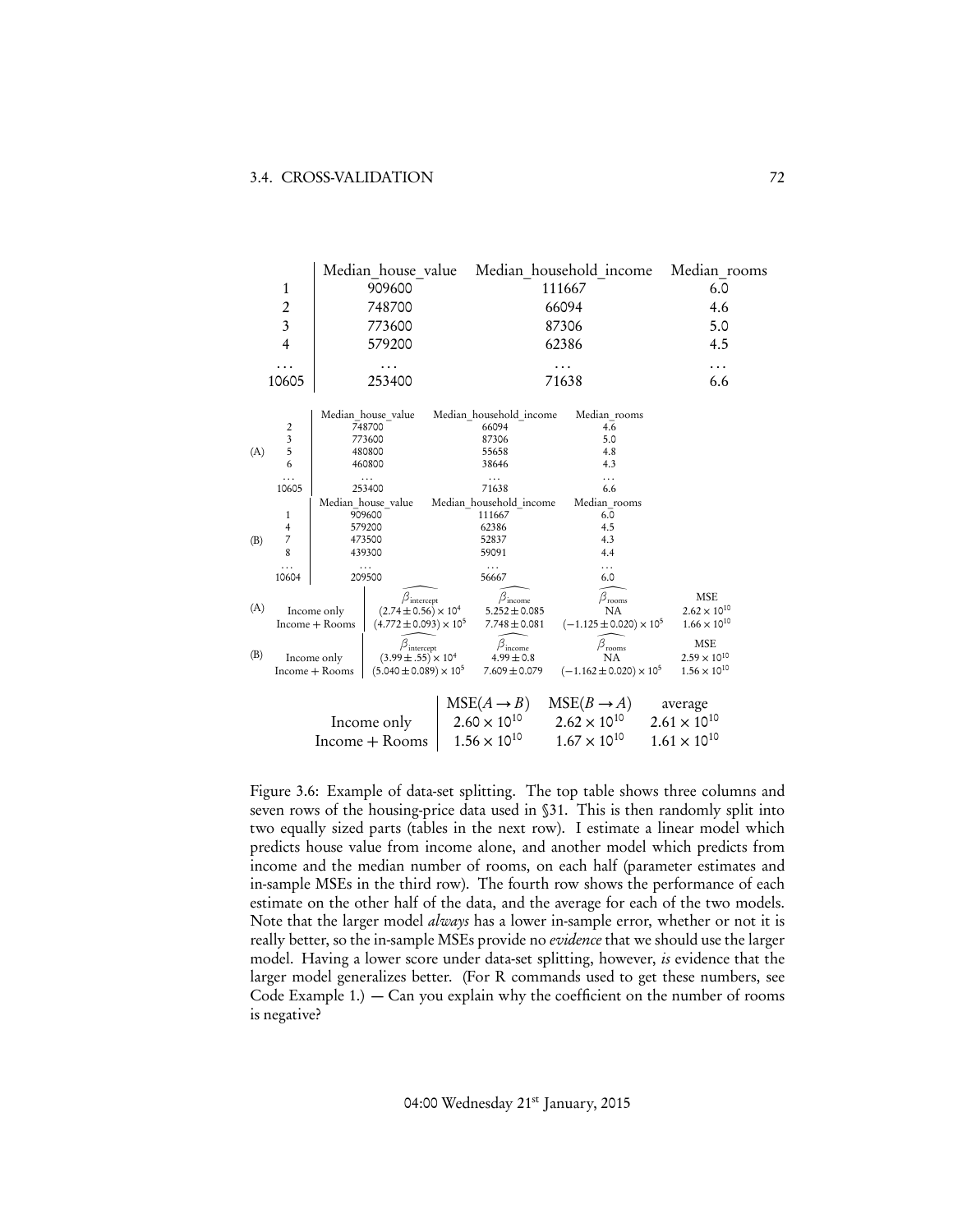#### 3.4.2 *k*-Fold Cross-Validation (CV)

The problem with data-set splitting is that, while it's an unbiased estimate of the risk, it is often a very noisy one. If we split the data evenly, then the test set has *n/*2 data points — we've cut in half the number of sample points we're averaging over. It would be nice if we could reduce that noise somewhat, especially if we are going to use this for model selection.

One solution to this, which is pretty much the industry standard, is what's called *k*-fold cross-validation. Pick a small integer *k*, usually 5 or 10, and divide the data at random into *k* equally-sized subsets. (The subsets are often called "folds".) Take the first subset and make it the test set; fit the models to the rest of the data, and evaluate their predictions on the test set. Now make the second subset the test set and the rest of the training sets. Repeat until each subset has been the test set. At the end, average the performance across test sets. (This is the same as data-set splitting if  $k = 2$ .) This is the cross-validated estimate of generalization error for each model. Model selection then picks the model with the smallest estimated risk.<sup>7</sup> Code Example 2 performs *k*-fold cross-validation for linear models specified by formulae.

The reason cross-validation works is that it uses the existing data to simulate the process of generalizing to new data. If the full sample is large, then even the smaller portion of it in the testing data is, with high probability, fairly representative of the data-generating process. *Randomly* dividing the data into training and test sets makes it very unlikely that the division is rigged to favor any one model class, over and above what it would do on real new data. Of course the original data set is never *perfectly* representative of the full data, and a smaller testing set is even less representative, so this isn't ideal, but the approximation is often quite good. It is especially good at getting the *relative* order of different models right, that is, at controlling over-fitting.<sup>8</sup>

Cross-validation is probably the most widely-used method for model selection, and for picking control settings, in modern statistics. There are circumstances where it can fail — especially if you give it *too many* models to pick among — but it's the first thought of seasoned practitioners, and it should be your first thought, too. The assignments to come will make you *very* familiar with it.

#### 3.4.3 Leave-one-out Cross-Validation

Suppose we did *k*-fold cross-validation, but with  $k = n$ . Our testing sets would then consist of single points, and each point would be used in testing once. This is called leave-one-out cross-validation. It actually came before *k*-fold cross-validation, and has two advantages. First, it doesn't require any random number generation, or keeping track of which data point is in which subset. Second, and more importantly, because we are only testing on *one* data point, it's often possible to find what the

<sup>7</sup>A closely related procedure, sometimes also called "*k*-fold CV", is to pick 1*/k* of the data points at random to be the test set (using the rest as a training set), and then pick an *independent* 1*/k* of the data points as the test set, etc., repeating *k* times and averaging. The differences are subtle, but what's described in the main text makes sure that each point is used in the test set just once.

 ${}^{8}$ The cross-validation score for the selected model still tends to be somewhat over-optimistic, because it's still picking the luckiest model — though the influence of luck is much attenuated. Tibshirani and Tibshirani (2009) provides a simple correction.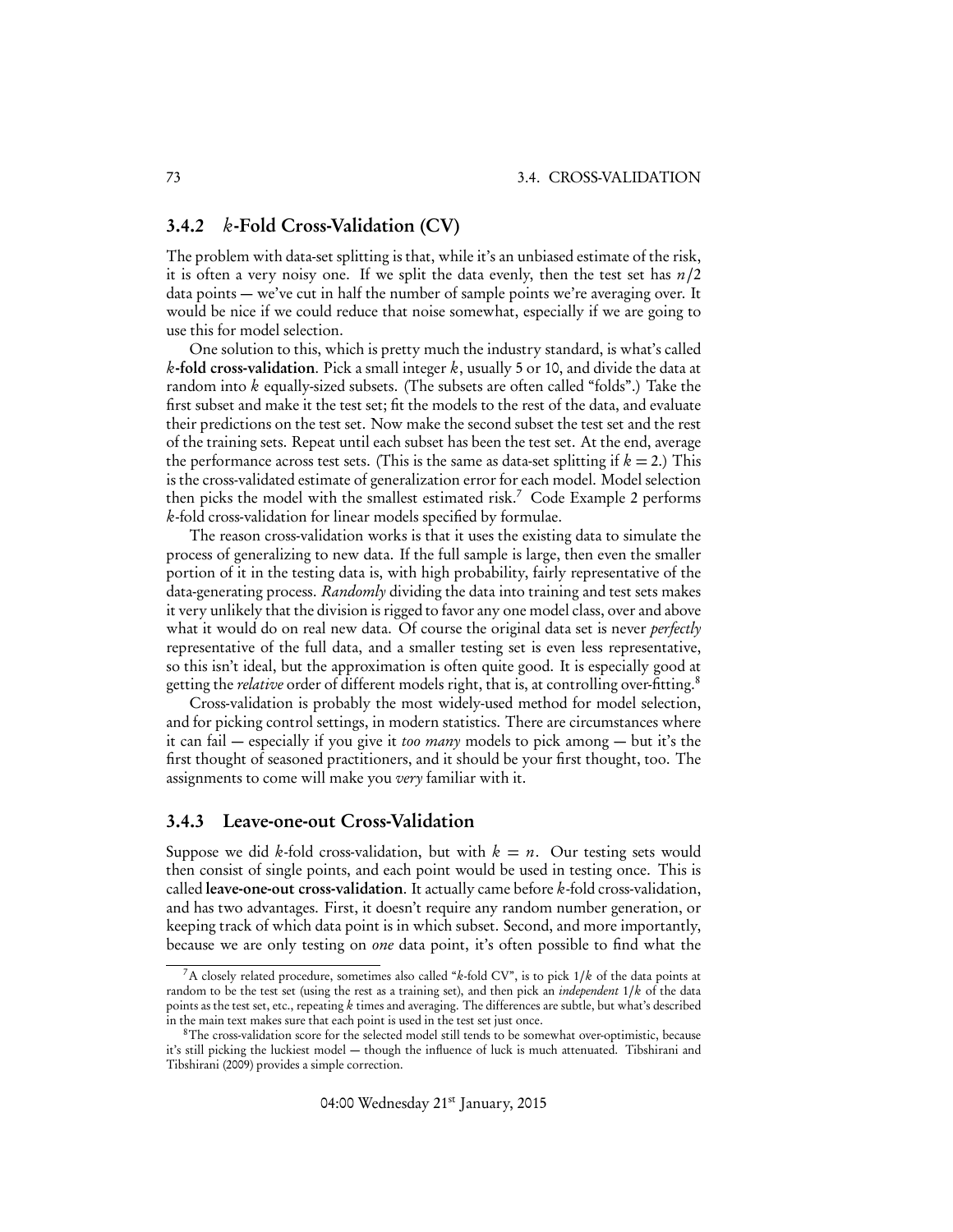```
cv.lm <- function(data, formulae, nfolds=5) {
  data <- na.omit(data)
  formulae <- sapply(formulae, as.formula)
  response.name <- function(formula) { all.vars(formula)[1] }
  responses <- sapply(formulae, response.name)
  names(responses) <- as.character(formulae)
  n <- nrow(data)
  fold.labels <- sample(rep(1:nfolds, length.out=n))
  mses <- matrix(NA, nrow=nfolds, ncol=length(formulae))
  colnames <- as.character(formulae)
  for (fold in 1:nfolds) {
    test.rows <- which(fold.labels == fold)
    train <- data[-test.rows,]
    test <- data[test.rows,]
    for (form in 1:length(formulae)) {
       current.model <- lm(formula=formulae[[form]], data=train)
       predictions <- predict(current.model, newdata=test)
       test.responses <- test[,responses[form]]
       mses[fold, form] <- mean((test.responses - predictions)^2)
    }
  }
  return(colMeans(mses))
}
```
Code Example 2: Function to do *k*-fold cross-validation on linear models, given as a vector (or list) of model formulae. Note that this only returns the CV MSE, not the parameter estimates on each fold. See online for comments.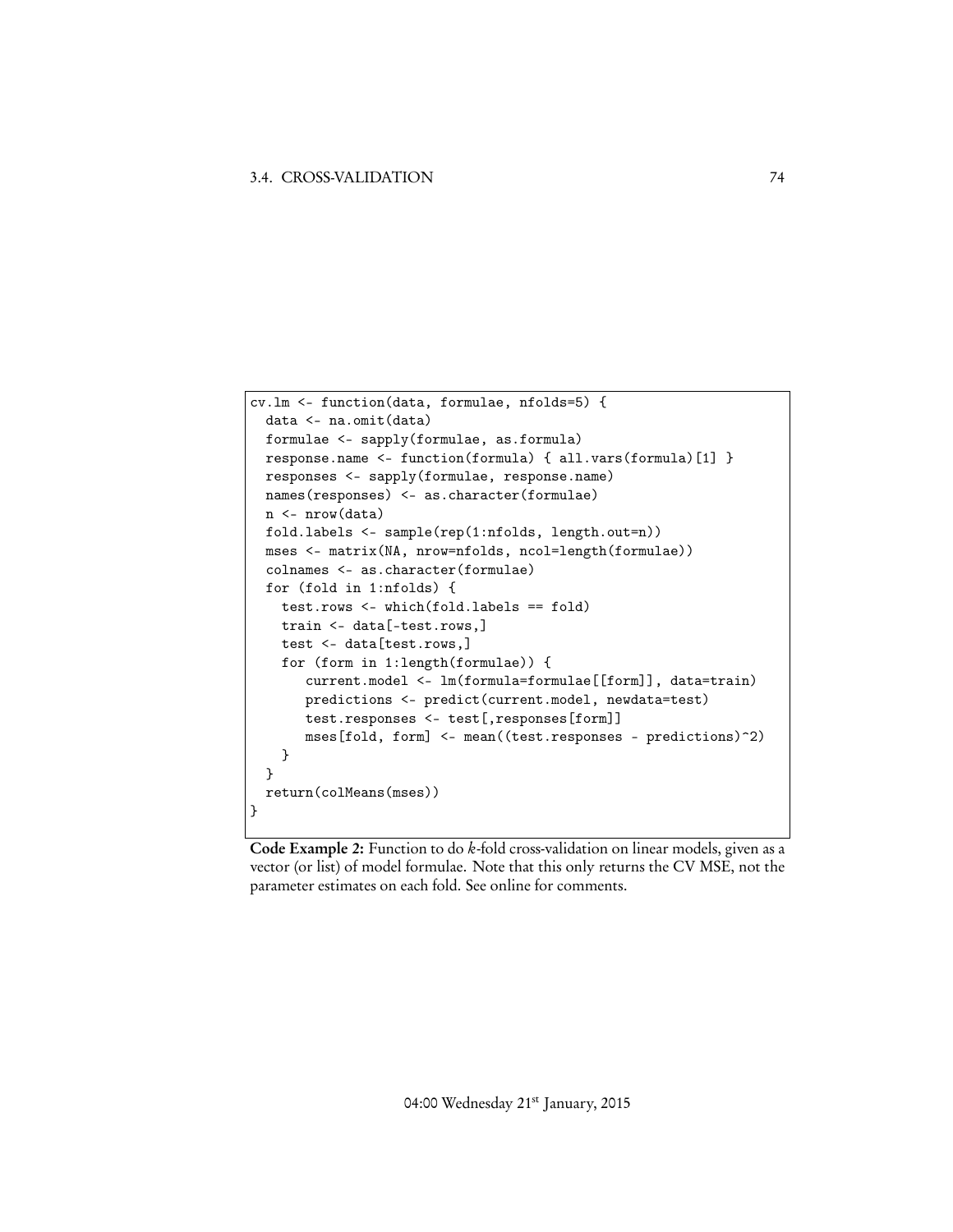prediction on the left-out point would be by doing calculations on a model fit to the *whole* data. This means that we only have to fit each model once, rather than *k* times, which can be a big savings of computing time.

The drawback to leave-one-out CV is subtle but often decisive. Since each training set has  $n - 1$  points, any two training sets must share  $n - 2$  points. The models fit to those training sets tend to be strongly correlated with each other. Even though we are averaging *n* out-of-sample forecasts, those are correlated forecasts, so we are not really averaging away all that much noise. With *k*-fold CV, on the other hand, the fraction of data shared between any two training sets is just  $\frac{k-2}{k-1}$ , not  $\frac{n-2}{n-1}$ , so even though the number of terms being averaged is smaller, they are less correlated.

There are situations where this issue doesn't really matter, or where it's overwhelmed by leave-one-out's advantages in speed and simplicity, so there is certainly still a place for it, but one subordinate to *k*-fold CV.9 [[TODO: Appendix on

#### 3.5 Warnings

Some caveats are in order.

- 1. All of these model selection methods aim at getting models which will generalize well to new data, *if it follows the same distribution* as old data. Generalizing well even when distributions change is a much harder and much less well-understood problem (Quiñonero-Candela *et al.*, 2009). It is particularly troublesome for a lot of applications involving large numbers of human beings, because society keeps changing all the time — it's natural for the variables to vary, but the *relationships* between variables also change. (That's history.)
- 2. All the model selection methods we have discussed aim at getting models which *predict well*. This is not necessarily the same as getting the *true theory of the world*. Presumably the true theory will also predict well, but the converse does not necessarily follow. We will see examples later where false but low-capacity models, because they have such low variance of estimation, actually out-predict correctly specified models.

#### 3.5.1 Parameter Interpretation

The last item is worth elaborating on. In many situations, it is very natural to want to attach some substantive, real-world meaning to the parameters of our statistical model, or at least to some of them. I have mentioned examples above like astronomy, and it is easy to come up with many others from the natural sciences. This is also extremely common in the social sciences. It is fair to say that this is much less carefully attended to than it should be.

AIC?]]

<sup>&</sup>lt;sup>9</sup>At this point, it may be appropriate to say a few words about the Akaike information criterion, or AIC. AIC also tries to estimate how well a model will generalize to new data. One can show that, under standard assumptions, as the sample size gets large, leave-one-out CV actually gives the same estimate as AIC (Claeskens and Hjort, 2008, §2.9). However, there do not seem to be any situations where AIC works where leave-one-out CV does not work at least as well. So AIC should really be understood as a very fast, but often very crude, approximation to the more accurate cross-validation.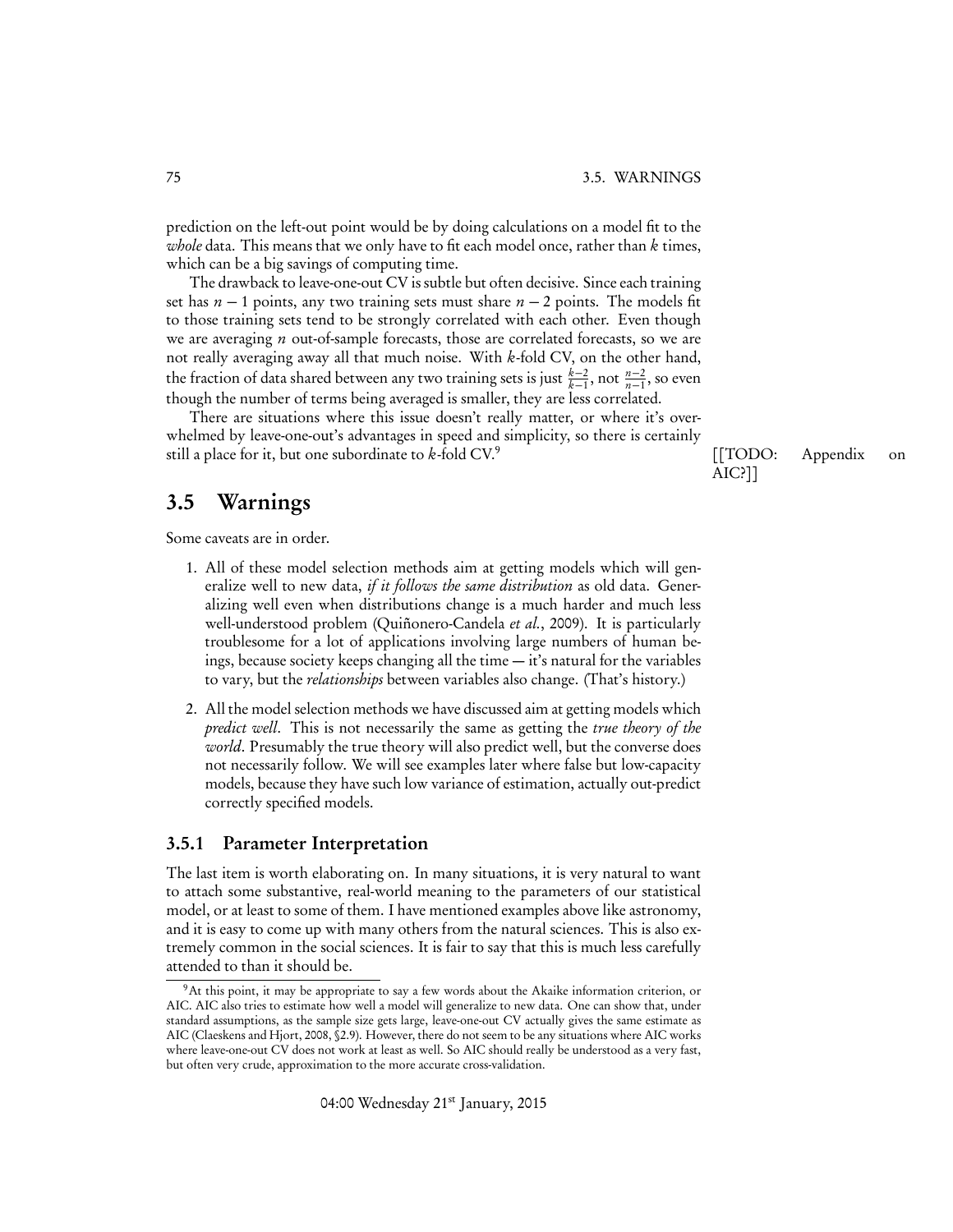To take just one example, consider the paper "Luther and Suleyman" by Prof. Murat Iyigun (Iyigun, 2008). The major idea of the paper is to try to help explain why the Protestant Reformation was not wiped out during the European wars of religion (or alternately, why the Protestants did not crush all the Catholic powers), leading western Europe to have a mixture of religions, with profound consequences. Iyigun's contention is that all of the Christians were so busy fighting the Ottoman Turks, or perhaps so afraid of what might happen if they did not, that conflicts among the European Christians were suppressed. To quote his abstract:

at the turn of the sixteenth century, Ottoman conquests lowered the number of all newly initiated conflicts among the Europeans roughly by 25 percent, while they dampened all longer-running feuds by more than 15 percent. The Ottomans' military activities influenced the length of intra-European feuds too, with each Ottoman-European military engagement shortening the duration of intra-European conflicts by more than 50 percent.

To back this up, and provide those quantitative figures, Prof. Iyigun estimates linear regression models, of the form<sup>10</sup>

$$
Y_t = \beta_0 + \beta_1 X_t + \beta_2 Z_t + \beta_3 U_t + \epsilon_t
$$
\n(3.9)

where  $Y_t$  is "the number of violent conflicts initiated among or within continental European countries at time  $t^{n11}$ ,  $X_t$  is "the number of conflicts in which the Ottoman Empire confronted European powers at time  $t^{\prime\prime}$ ,  $Z_t$  is "the count at time  $t$  of the newly initiated number of Ottoman conflicts with others and its own domestic civil discords", *Ut* is control variables reflecting things like the availability of harvests to feed armies, and  $\epsilon_t$  is Gaussian noise.

The qualitative idea here, about the influence of the Ottoman Empire on the European wars of religion, has been suggested by quite a few historians before $^{12}$ . The point of this paper is to support this rigorously, and make it precise. That support and precision requires Eq. 3.9 to be an accurate depiction of at least part of the process which lead European powers to fight wars of religion. Prof. Iyigun, after all, wants to be able to interpret a negative estimate of  $\beta_1$  as saying that fighting off the Ottomans *kept* Christians from fighting each other. If Eq. 3.9 is inaccurate, if the model is badly mis-specified, however,  $\beta_1$  becomes the best approximation to the truth within a systematically wrong model, and the support for claims like "Ottoman conquests lowered the number of all newly initiated conflicts among the Europeans roughly by 25 percent" drains away.

To back up the use of Eq. 3.9, Prof. Iyigun looks at a range of slightly different linear-model specifications (e.g., regress the number of intra-Christian conflicts in year  $t$  on the number of Ottoman attacks in year  $t-1$ ), and slightly different methods of estimating the parameters. What he does *not* do is look at the other implications of the model: that residuals should be (at least approximately) Gaussian, that they

<sup>&</sup>lt;sup>10</sup>His Eq. 1 on pp. 1473; I have modified the notation to match mine.

<sup>&</sup>lt;sup>11</sup>In one part of the paper; he uses other dependent variables elsewhere.

<sup>12</sup>See §1–2 of Iyigun (2008), and MacCulloch (2004, *passim)*.